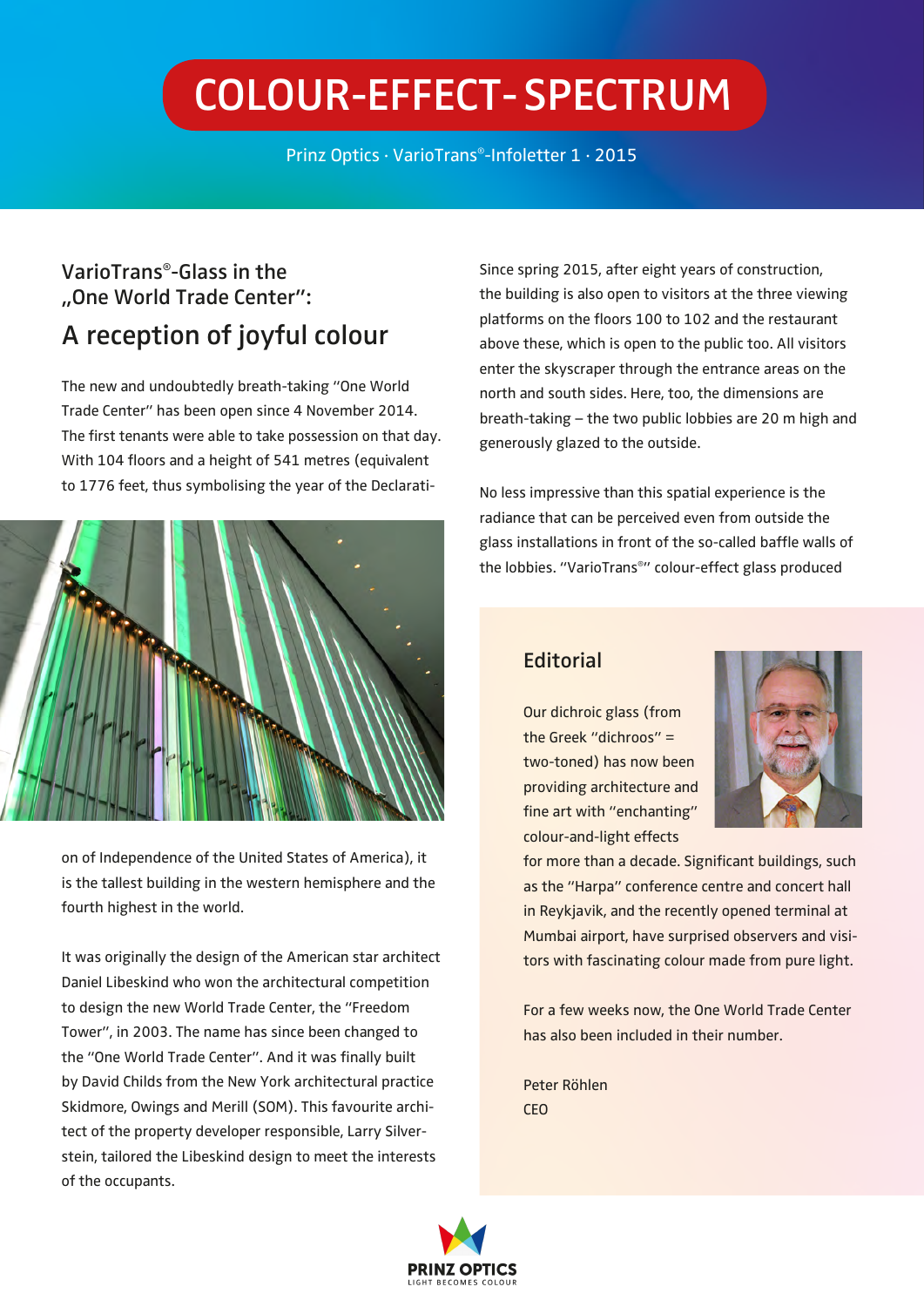by PRINZ OPTICS is integrated in this installation. This mineral-coated yet transparent glass generates colour from light. Applied extremely thinly in the nanometre range, the coating provides interference effects, which – dependent on the angle of incidence of the light and on the angle of view of the observer – reflect determinable spectral colours and/or transmit their complementary colours.

The two baffle walls are respectively clad with 90 laminated safety glass panes in a 4.0 x 1.4 m format. Our

comb form into the facade he designed for the "Harpa" conference centre and concert hall in Reykjavik in 2011; one year later this was followed by the new terminal at Mumbai airport designed by SOM. Here there are 6,500 round VarioTrans panes inserted into the hall ceiling and column capitals, which project a play of colour and light onto the floor. The reason that we were able to realise this impressive installation arose from a contact made back in 2006 in the early phase of the Tower One project with the Mumbai planning team of the New York architectural practice SOM.



dichroic filters are let into the long sides of the panes as a 20 cm wide strip, which allows intense green light into the building and reflects violet light.

After passing the baffle wall, the visitor steps into the actual lobby and is also welcomed here by our "play of light". On the wall behind the reception desk – also conjuring up green and violet light effects – are an impressive 90 narrow glass strips, 20 cm wide, containing our dichroic glass, and protruding vertically from the wall. **KLICK HERE FOR A 360 DEGREE ANIMATION**<br> **KLICK HERE FOR A 360 DEGREE ANIMATION**<br> **KLICK HERE FOR A 360 DEGREE ANIMATION**<br> **KLICK HERE STATE AND**<br> **KLICK HERE STATE AND**<br> **KLICK HERE STATE AND AND**<br> **KLICK HERE STATE AND A** 

Within just three years, it is the third spectacular architectural project in which colour-effect glass from Stromberg is effectively shown to advantage. The Icelandic artist Olafur Eliasson, who lives in Berlin, integrated it in honeyWhilst the realisation of the Mumbai project progressed briskly, it took five years before the order for the VarioTrans installation was issued. Finally, between spring 2013 and April 2014, the special glass, commissioned by the facade construction company APG in New Jersey, was delivered by PRINZ OPTICS to European glass processors. In total, 770 m² of our intensive green transmitting colour-effect glass was laminated here to become wall cladding, before APG finally installed it in the reception areas. As a sight that stands above all others, the new One World Trade Center at Ground Zero provides a proud, joyful and – en passant – colourful reception for all its employees as well as visitors.

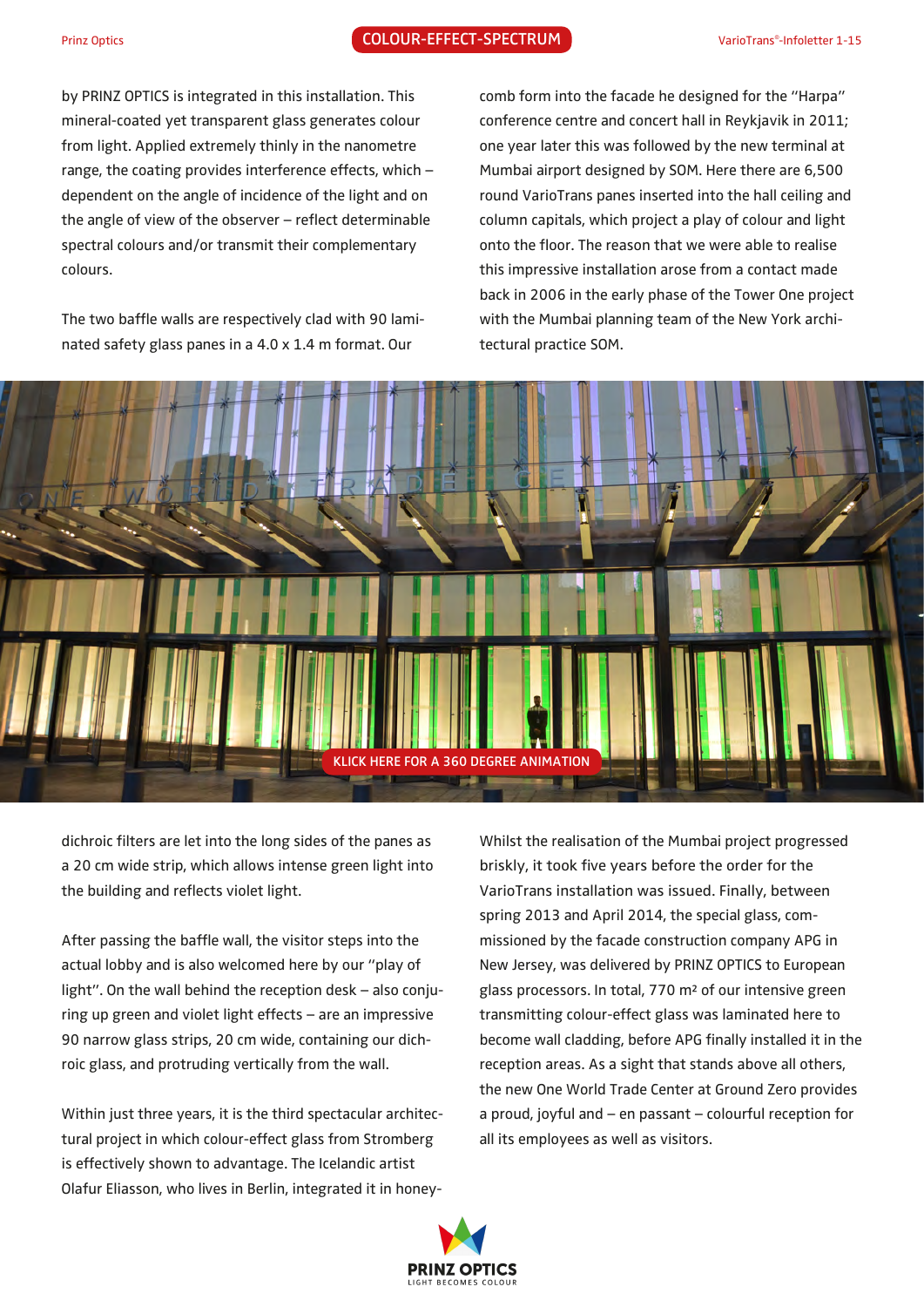

## **Lots of (colour) play in the facade design**

With VarioTrans®, the dichroic glass from PRINZ OPTICS, almost any colour of the spectrum can be generated from light: both additive (red, green, blue) and subtractive colours (yellow, magenta, cyan). The ability of this special glass to generate an intensive, variable colour from pure light, is based on the interference of light waves at the extremely thin, optically transparent coatings on the glass. Dependent on the respective angles of illumination and observation, it may appear simultaneously colourless or intensely coloured, transparent or reflective, and differently coloured by day and at night. Thanks to its changing colours and almost unlimited light transmission, VarioTrans® opens up a wide range of play for impressive architectural solutions.

The colour effect of the glass extends far into the room or – when lit from inside – to the outside. Different colour effects can be selected. They can be controlled by the type of minerals used for the coating. There are 30 standard colours and other special colours available. The widest range of colour combinations is possible. This also applies to gradients, which can be used to achieve particularly spectacular effects. The gradients can cover the entire spectrum of colour or be created in a targeted manner in just a small sub-section of the spectrum.

Types of glass with several optical interference layers generate different colour effects. The colour effect of these types of glass varies, dependent on the solar irradiance or location of a source of artificial light, and also depends on the angle of view and the background. This produces a lively play of colour, the gradient of which can be determined by an appropriate combination of applied layers.

The aesthetic effect of the colour-effect filters is based on the simultaneous perception of reality and emotional feelings. What at one moment is transparent appears multi-coloured and reflective at the next, when viewed from another angle or with a change in the way the light falls. In this way, facade designs can be experienced equally from both inside and out. Even in interiors, this "wonder glass" opens up a wide range of creative possibilities. Optically weightless, attractive yet extremely stable, rooms can be divided and room-in-room solutions achieved.



In neither the design of the room nor the object does the surprising effect of dichroic glass depend on the greatest possible proportion of high-quality colour-effect glass across the entire area of glass. Even a minimal inclusion of VarioTrans® makes glass facades and glazed roofs additionally attractive and original.

Heat and solar radiation cannot affect the filter properties. Unlike coloured glass, they are not subject to any ageing process. The filters cannot fade.

To combine colour-effect glass with normal glass, the colour-effect glass is surrounded by a clear or opaque compound film and embedded in any size of laminated safety glass. In this way, the dichroic colourfulness can be